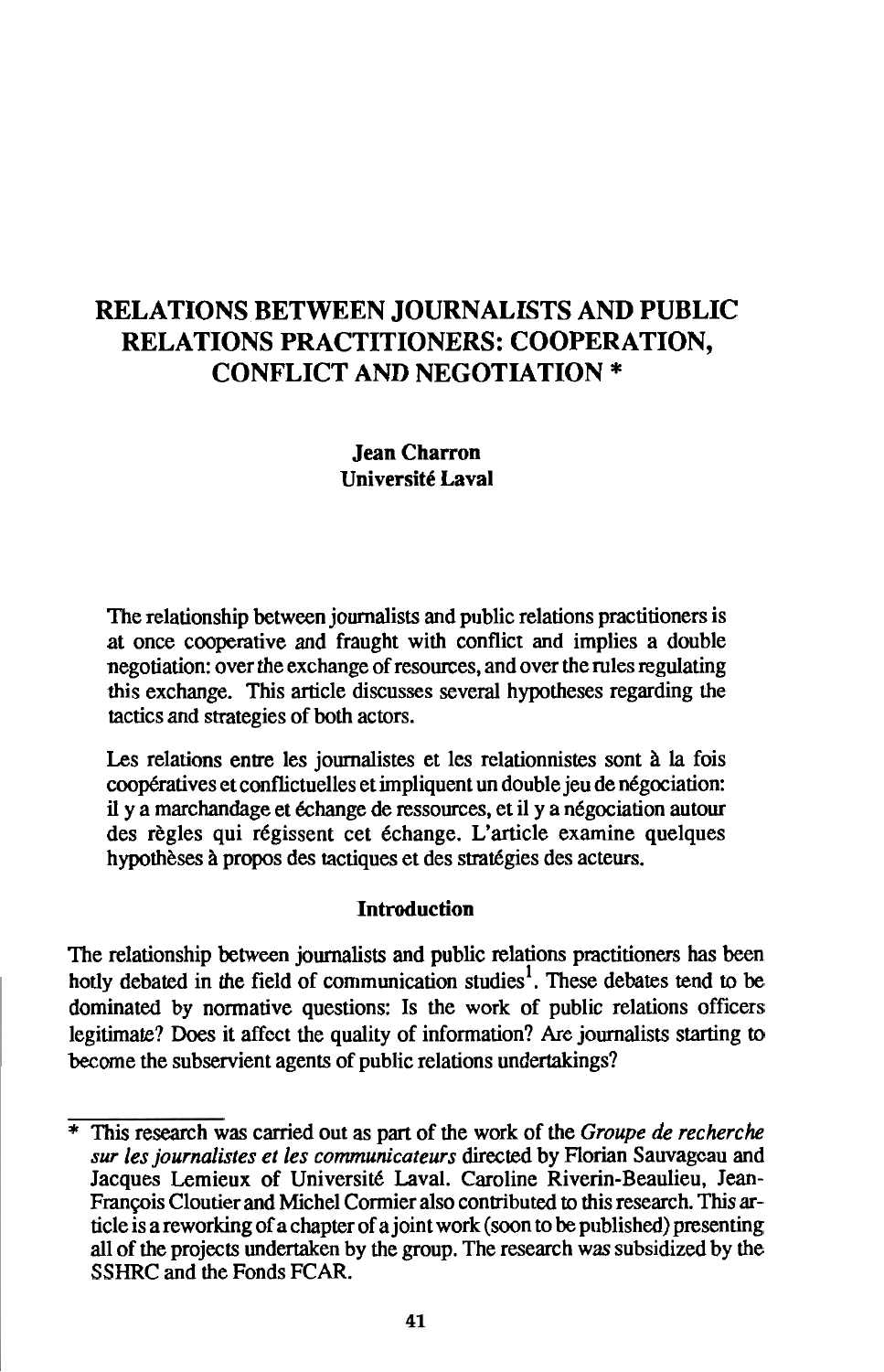#### **42 Journalists and Public Relations PractitionerslJ. Charron**

While these questions are both valid and desirable, judging the conduct of a particular set of actors by a set of norms or standards does not in itself explain their conduct. The approach developed in this article does not deal with the problem from a normative standpoint. It seeks to shed light on the debate by presenting an analytical framework for understanding the conduct of both public relations officers and journalists.

The relationship between journalists and public relations practitioners is both complex and ambiguous. It is characterized by both cooperation and conflict. The element of cooperation results from the functional nature of the relationship between the two groups. Journalists produce news on world and social events. To do so they need sources of information. The fact that these sources are represented or advised by public relations experts does not basically change the nature of this dependence, although it might change its degree. This dependence is however not one-sided. Those individuals or groups involved in the news scene also depend on journalists to reach their audiences. This dependence is even more crucial for public relations practitioners whose work consists in distributing information about the source they represent in the great game of "news" making. They cannot succeed in **their** job unless they collaborate with the press. The interdependence of the players is thus based on a mutual interest collaboration<sup>2</sup>.

This dependence of the actors on each other, however, is limited insofar as the control held by one type of actor over what is a vital resource for the other group is only partial. Each actor's dependence on the other varies according to the possible available alternatives. Public relations officers depend less on journalists when they are able to rely on other means of publicity. Likewise, journalists are less dependent on a given source when they are able to obtain the required information elsewhere.

While the two groups' objectives are thus complementary, they are only partially so. Journalists act as intermediaries between various social interests and the general public, but in view of the democratic principles which justify their work in our North American liberal societies, their ties of loyalty and solidarity theoretically lie with the general public. Journalists define their mission as keeping the public informed, which implies an element of control over the production of "news", the agendas for public debates, and the creation of public "reality".

Unfortunately for them, journalists are not the only ones involved in public news production. Protagonists in the contemporary news game also wish to have some control over news production, and their interests are such that they are prepared to invest the necessary resources to achieve their goals. For journalists, public relations officers symbolize the sources' desire to control their work. Journalistic distrust of "interested" sows is thus exacerbated when they come in contact with the PR specialist (Aronoff, **1975;** Kopenhaver, Martinson et Ryan, **1984;**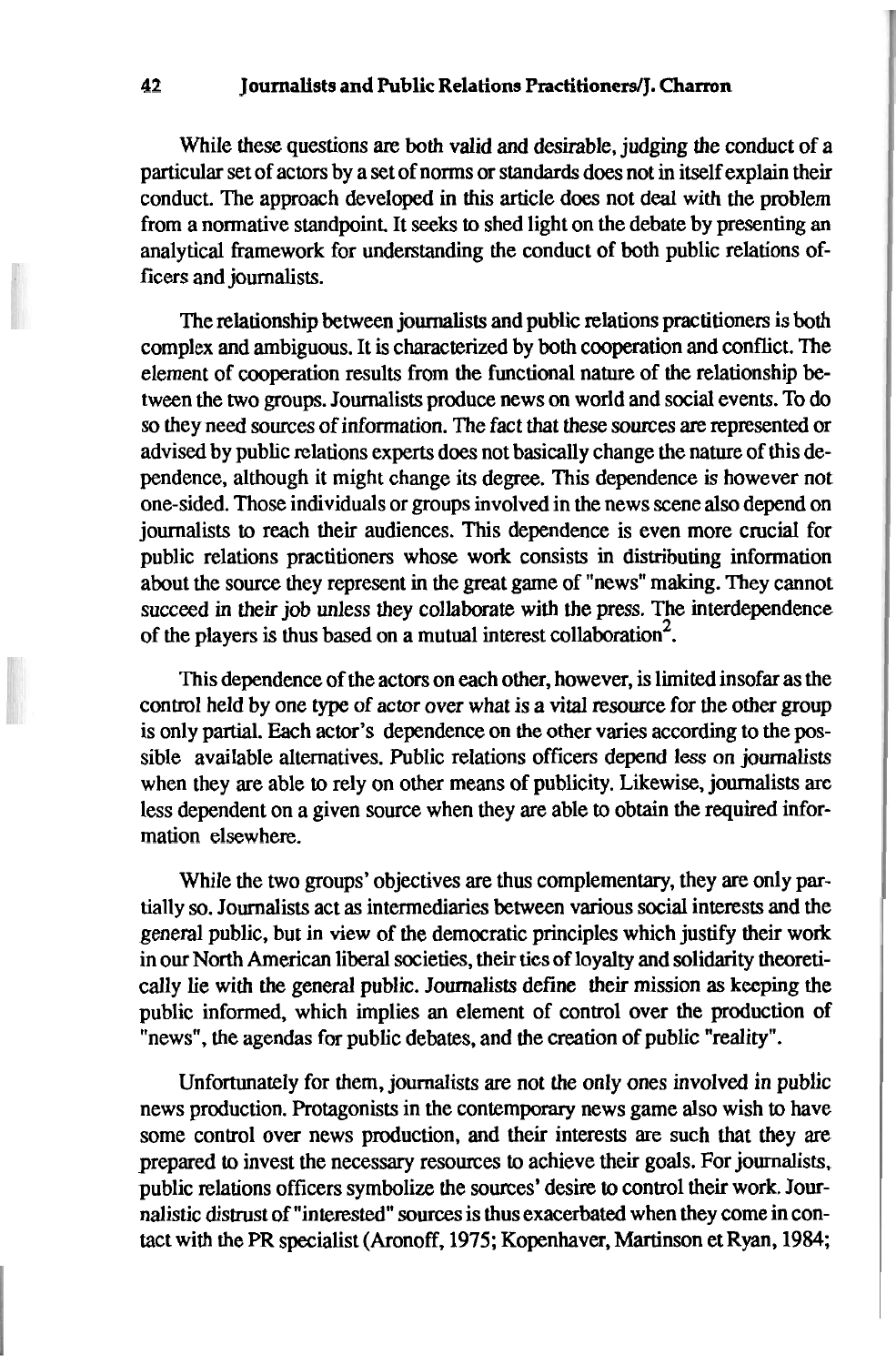Ryan et Martinson, 1988). A more conflictual "political" dimension (struggle for control over news making) is thus added to the "economic" dimension of cooperation (exchange of resources). Journalists and public relations officers find themselves mutually dependent on one another, a situation which demands cooperation, while their divergent control interests **cause** distrust and opposition.

A conceptual framework to understand the relationship between journalists and public relations officers, must therefore be able to integrate both the dimensions of cooperation and conflict. This article sketches out such a framework, based on meeting in Quebec City and Montreal with three groups of journalists comprising 19 individuals and three public relations groups comprising 20 practitioners. The purpose of these interviews was not to validate specific assumptions, but rather to discover the actors' perception of their relationship. Three topics were covered during these discussions: the development and present status of journalism in Quebec; the evolution of public relations over the past few years and the relationship between journalists and public relations officers.

#### **Negotiation**

The conceptual framework developed in this article conceptualizes the elements of conflict and cooperation in the relationship between journalists and public relations officers as a negotiation between two partners who participate in an exchange for some specifiable benefit in spite of their divergent interests. In the process they engage in two levels of negotiation which correspond to the economic and political dimensions of the relationship. On the first level, negotiations involve the exchange of resources (publicity and information) between journalists and public relations practitioners. On the second level, negotiations involve the distribution of influence which accrues from the rules of the game. In other words, in an exchange between journalists and public relations practitioners, the behavior patterns of first level negotiations are governed by rules which are themselves the product of second level negotiations. The individual settings in which journalists and public relations officers interact give rise to different sets of rules and therefore result in different kinds of games.

Though the question of games will be examined later, it is important to note here that the variety of possible games is limited by structural constraints inherent in the news production process itself. These structural constraints establish the general framework for the two types of negotiation (negotiating the exchange of resources, and negotiating the rules governing this exchange). Scholars studying the news production processes have shown that the professional conduct of journalists is very broadly determined by the organizational and institutional settings in which they find themselves (Gans, 1979; Tuchman, 1978; Epstein, 1973; Fishman, 1980). But it must be considered that these settings also influence the conduct of news sources, in particular public relations officers. The organizational and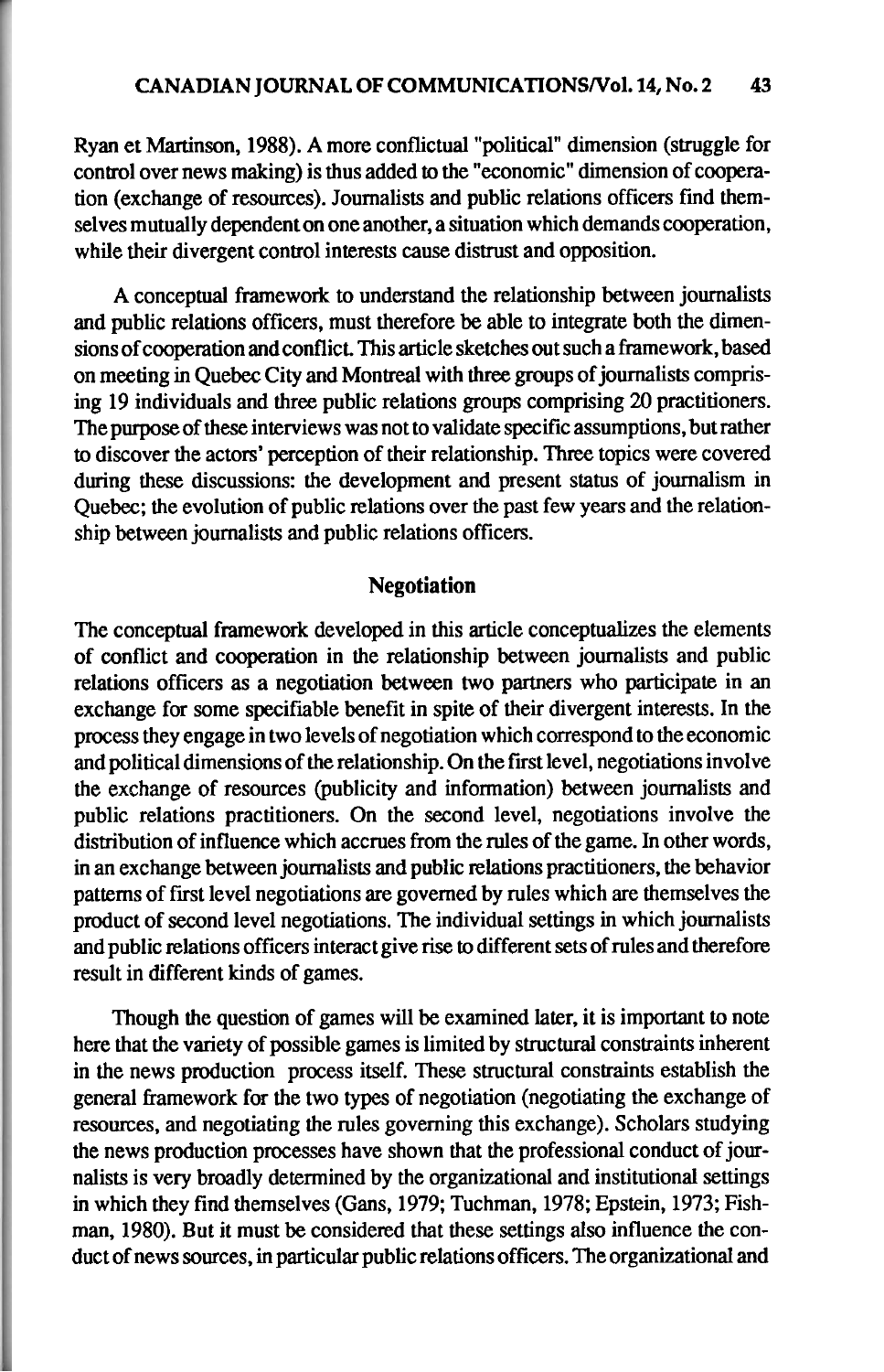institutional settings of news thus impose a "framework" which all actors must respect. It is by conforming to this "framework" that public relations officers gain their influence over news production.

### **The Exchange of Resources between Journalists and Public Relations Officers**

The first level of negotiations between journalists and public relations personnel involve the exchange of resources. In the case of a journalist, the benefit sought is a news item. For the source, it is some type of publicity. Both sides are willing to make certain concessions to obtain what they are looking for. Mostly this negotiation is informal and involves a form of "tacit coordination" (Schelling, 1960) between public relations supplied information and journalistic needs. In this process, public relations officers attempt to "convince" the journalists by adapting their source's message to the journalistic production requirements. This is to ensure that for the journalist the message constitutes a "good story", originating from a credible and newsworthy source. In these negotiations, both sides have resources at their disposal which allow them to influence each other in some way. The actors' main means of influence are related to their interdependence. Control of the access to sources and information, time constraints and an awareness of the needs and preferences of journalists as well as the general characteristics of their "adversary" are some of the kinds of resources which public relations practitioners use in their negotiations with journalists.

The combination of resources and constraints establishes the framework for negotiations and, therefore, the ability of one player to influence the conduct of the other. In effect it is through the relationship between resources and constraints that a given actor is able to influence another. Let us suppose, to simplify this discussion, that it is the public relations officers who wish to influence the journdists, rather than vice versa. The public relations officers will use their resources to act upon the journalists' constraints, causing them to act in ways which are compatible with their own interests. Journalistic constraints thus become resources and opportunities for public relations initiatives. For example, the source could manipulate the time by calling an important press conference close to the journalists' deadline. Under these time constraints journalists cannot prepare themselves, nor can they critically analyse the message, and contact other competing sources. Journalists are consequently more likely to report the sources' views unedited.

Such a tactic, which might be considered coercive, is effective only if the source and/or the message are interesting enough from the journalistic point of view to guarantee the journalists' participation in the exchange. The tactic also involves certain risks insofar as it may provoke a negative reaction by accentuating the journalistic constraints. It is thus effective only on a short-term basis and may jeopardize future relations with the press. The second tactic, no doubt more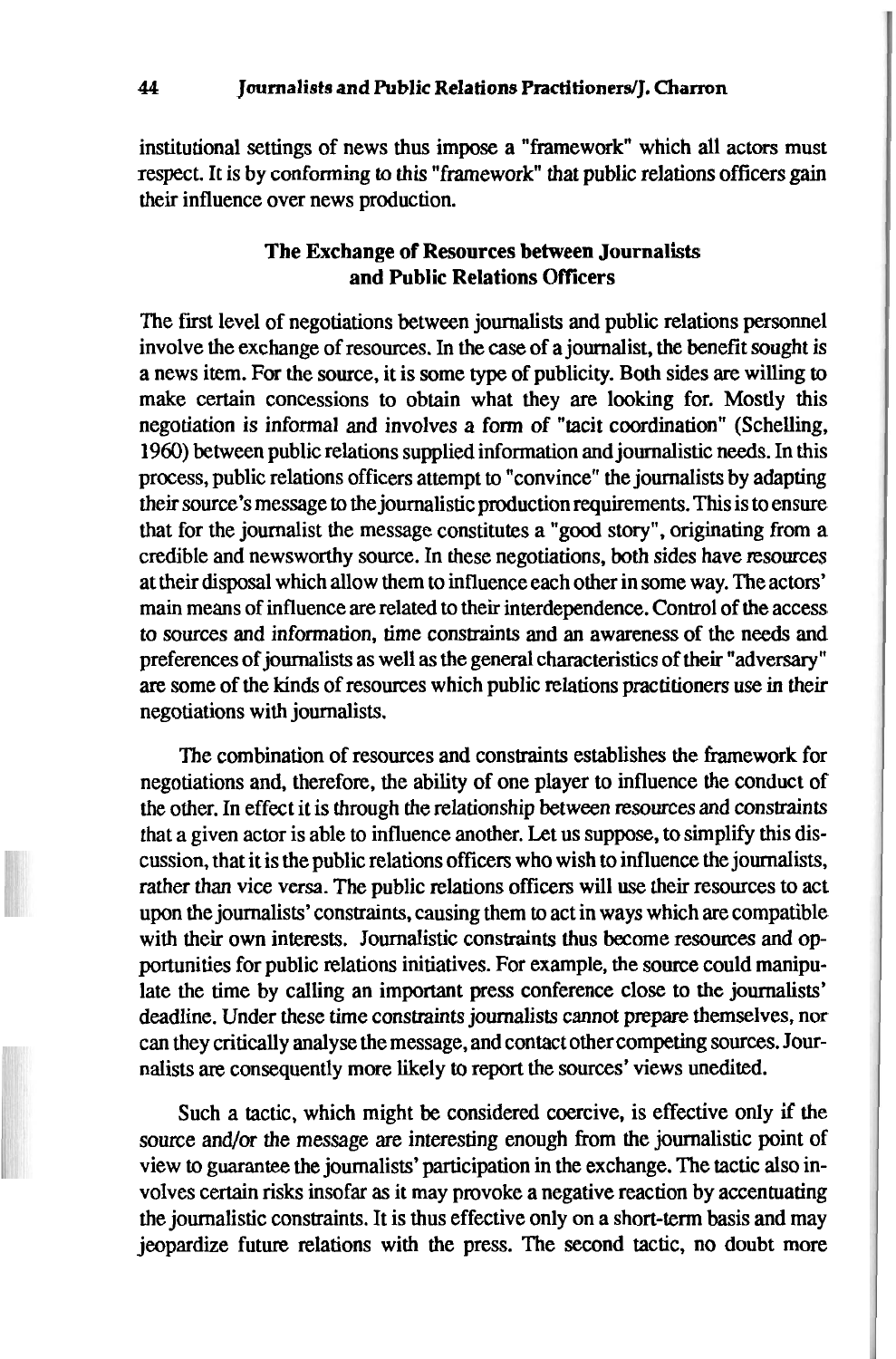effective, is the opposite of the first. Rather than accentuating constraints, sources attempt to alleviate them in order to steer the journalist in the desired direction. The source can for instance use some of their own resources to ease the journalists' work constraints by providing what Gandy (1982) calls "information subsidies". These can take the form of press releases couched in the style of a news article.

Yet another opening for influence by public relations practitioners is offered by the competitive situation between news organizations. This economic constraint leads to a mimicry of news articles across the different media. To the extent that official news is considered important a priori, no medium can afford to miss a news item others have camed. The mimicry of news item becomes a constraint which could eventually turn into an opportunity for action by public relations officers who are able to lend an official flavour to their messages. For a source, the acquisition of official status is thus a sure guarantee of wide publicity<sup>3</sup>.

Other journalistic constraints appear to reduce the opportunities of public relations officers to influence journalists. These may be called "negative" journalistic constraints. In our interviews, public relations practitioners deplored the rigidity of the collective agreements in news organizations, the absence of supervision and intellectual leadership in the news room, the lack of motivation among many journalists, and the appeal of sensational news, etc. All of these factors, according to them, have not only a harmful effect on the quality of information, but also complicate the work of public relations officers. One may conclude from these comments that the relationship between the two groups is more profitable for both "partners" when each side has a fair amount of leeway in the negotiations.

The public relations officers told us they preferred to work with specialized journalists rather than generalists because specialists have greater freedom to negotiate. This freedom consists in flexibility in the choice of subject matter, their available time, knowledge of beats, as well as quality of reporting. Generalists in contrast were view as beholden to the assignment editor, pressed for time, lacked depth of knowledge, and were seen as less interested and rigourous in their work. In short, specialists are less restricted than generalists, and have more resources at their disposal and are therefore more able to comprehend the source's point of view. For the public relations officers, critical comments published by a competent specialist are definitely preferable to errors in fact or interpretation due to the incompetence of a generalist. Specialists further more tend to write for the target audiences the public relations officer wishes to reach. Any trend towards expanding journalists' capacity to do their work properly is consequently applauded by the public relations profession. They are also pleased by the improved training and increased numbers of specialized reporters found in contemporary media.

A similar preference for well qualified public relations practitioners who have a lot to offer was noted by the journalists. Interviews elicited that ill-qualified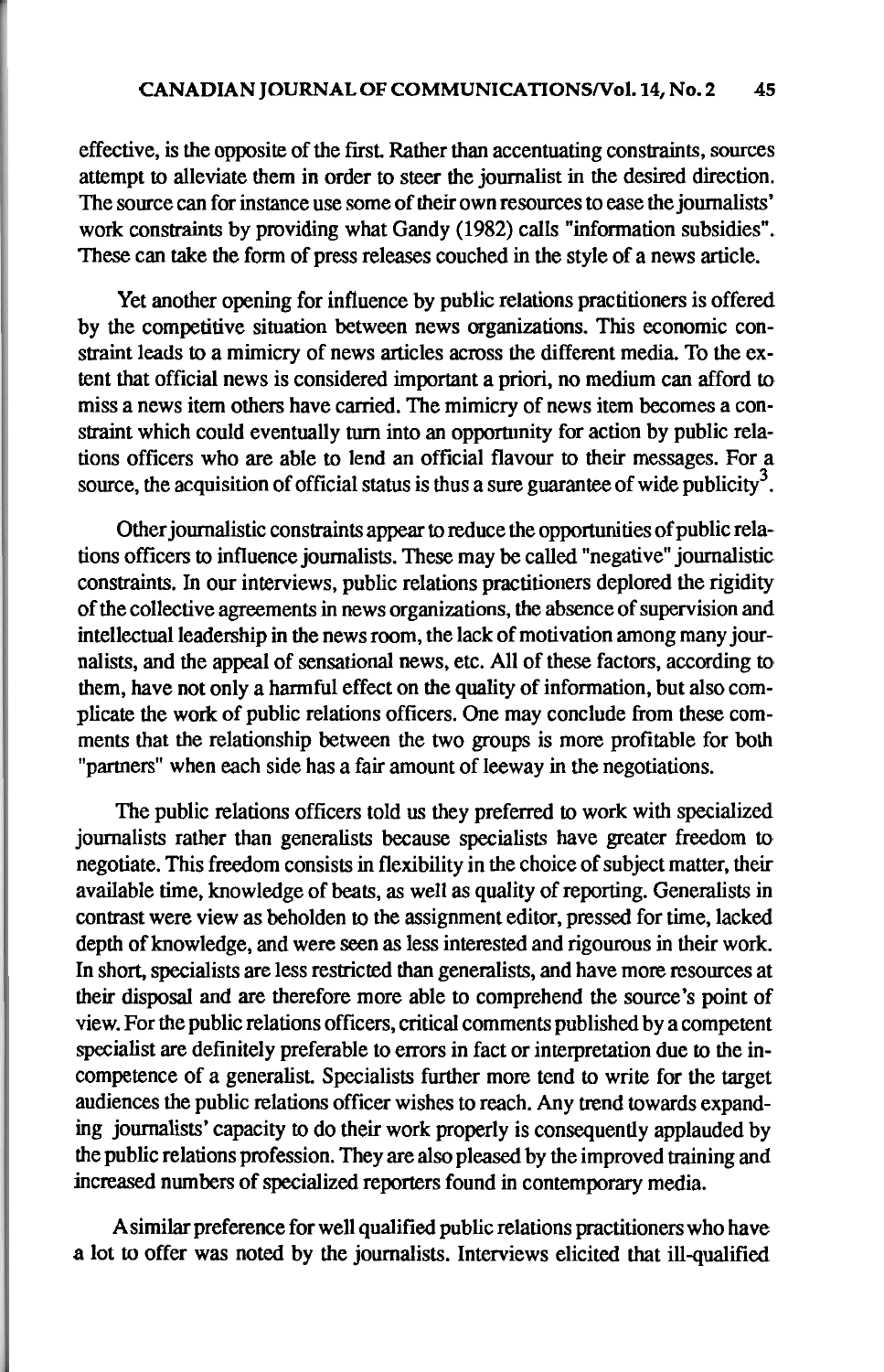public relations officers who have little to offer were perceived by the journalists as an obstacle to their work. The higher the organizational position of a public relations officer, the more they have to offer the journalist. Such practitioners **are** closer to the decision-makers, they have more detailed and complete information, and they have more autonomy. Often they will encourage theirs directors to be "available" for media comment and to negotiate directly with the media.

The relationship between journalists and public relations officers is facilitated when both have some room to manoeuver in their respective organizations. This is basic to the concept of negotiation. Why negotiate with someone who has nothing to offer? If one side has insufficient resources to allow the other side to reach some of its objectives, then negotiations will fail.

### **The Notion of "Games"**

In a given situation, not all negotiating resources and constraints come into play equally. Depending on the context and the circumstances public relations officers can use different resources, focus their action on different journalistic constraints, in short resort to different tactics. Thus what is a resource in one context can become a constraint in another. To introduce the notion of context **as** a variable in the model, it is useful to consider these different "situations" as so many different "games". The notion of "game" is defined here **as** a situation in which the journalist and the public relations officers must make decisions which will affect both parties, a situation in which the conduct of the "players" is governed by a set of rules. Everyone knows that in a game there **are** a set of rules which define the game and from which each player will develop a strategy to win. In our case, these are not necessarily formal rules written down somewhere and recognized by everyone. Rather these rules involve procedures whereby certain things are permitted and others are not. "Game" situations furthermore do not encompass all encounters involving the two groups but only those which **are** repetitive. In these the relationship between journalists and public relations officers tends to become institutionalized into roles and counter-roles, as well as a set of expectations which both sides recognize and accept. In a recurring situation which tends to become fixed as a game, the resources and constraints of the players will lead to the establishment of more or less defined rules, according to the degree of institutionalization, which then rather rigidly define the conduct of the players.

Unlike parlour games, the rules governing the interactions between public relations officers and journalists are not engraved in stone. Rather they result fiom the second level negotiations between the two groups in a given context. Both sides **seek,** while relying on the resources at their disposal, to impose those rules which are in their favour. In other words, the rules govern the game, but at the same time they are the stake of yet another game at a meta-level. An example of such a situation are journalists and public relations practitioners specializing in the same area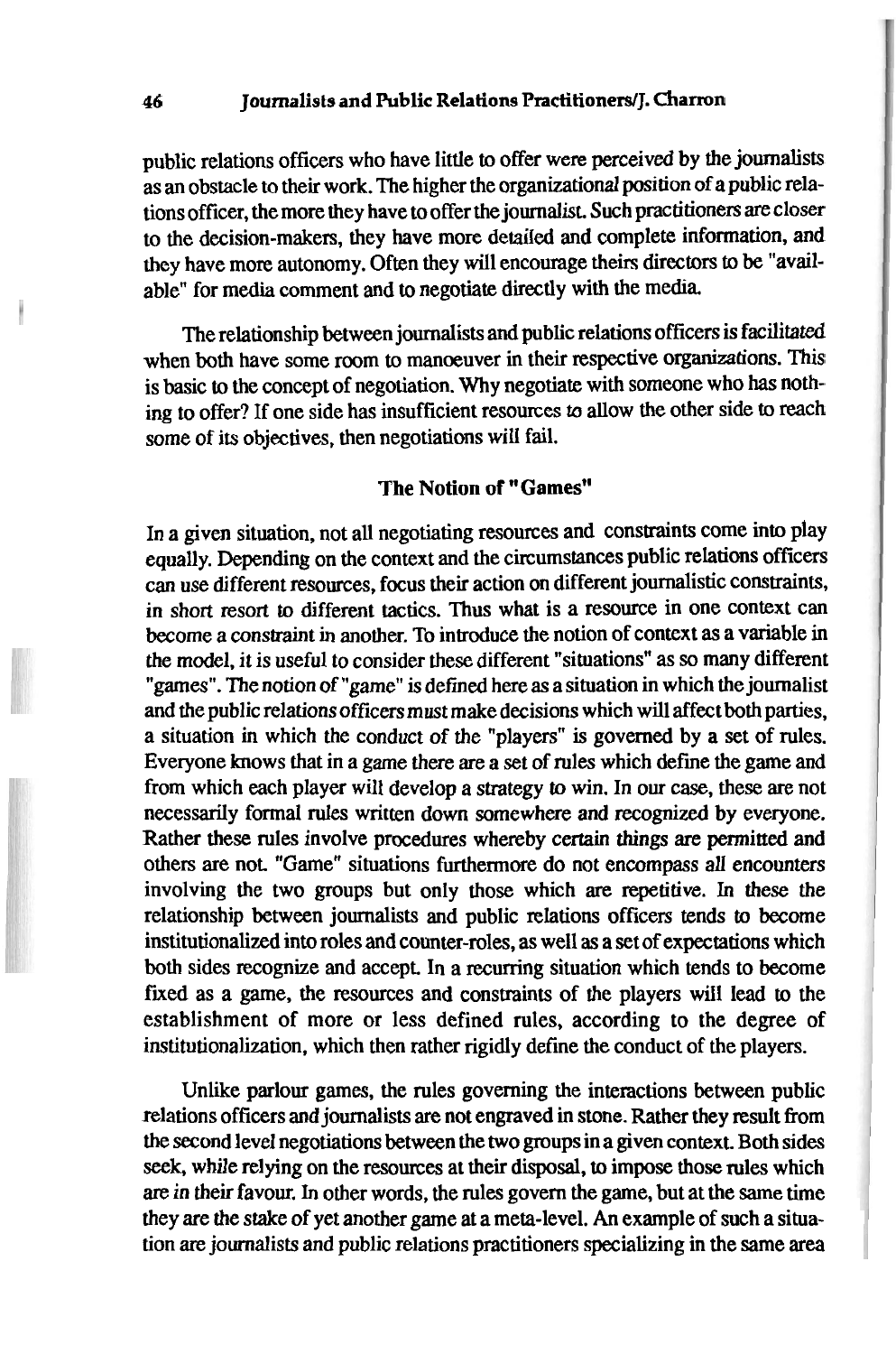of activities who therefore have regular contact. Over time the two groups establish certain rules of conduct for their own "universe" of encounters. In considering these rules, the players will develop strategies and counter-strategies which can be different from one game to the other. We know for example that in the area of sports, journalists and public relations practitioners do not behave in the same way as in the sphere of politics. Each universe is governed by its own rules. Each universe unfolds as if it had its own "culture" governing the interactions between the two groups.

In some cases, for example, certain journalists who are more and less specialists in their area split their time between journalism and public relations contracts. While this practice may be acceptable in one area, it may be questionable in another or totally unthinkable in a third. Thus journalists who become press attachés for a political figure often find it difficult to return to journalism afterwards. In general this is only possible after sufficient time has elapsed. This example demonstrates that public relations officers and journalists follow different rules of conduct depending on their sphere of activity. Viewing their activity as a game makes it possible to take account of these performance differences.

## **Types of Games and Sectors of Coverage**

Our model suggests that there is a link between the nature of the games and different sectors of news coverage. News production is structured in terms of geography (local, regional, national, international), themes (politics, sports, culture, health, consumer affairs, etc.) and institutions (parliament, court, police, etc.). Interviewees drew clear distinctions between these different actors when discussing the relationship between journalists and public relations officers. In the government affairs and public administration sector, journalists assert that it is increasingly difficult for them to escape the actions of public relations officers because of the volume and official nature of information circulating in this milieu.

In the local governmental sector, on the other hand, journalists feel they have more room to manoeuvre around public relations officers. "Official" information in this sector lacks the journalistic value it has at the provincial or national levels and is therefore not as anxiously sought out<sup>4</sup>. Journalists criticize public relations practitioners in this sector for inundating them with uninteresting information. They feel that public relations practitioners work against their own interests, by desensitizing journalists to their messages over time. The local governmental sector thus constitutes a separate game with different rules from those pertaining in the national news sector.

By linking news sectors with game strategies we are able to resolve some apparent contradictions while avoiding over generalization. Several of the journalists questioned for instance believed that specialization jeopardizes a journalist's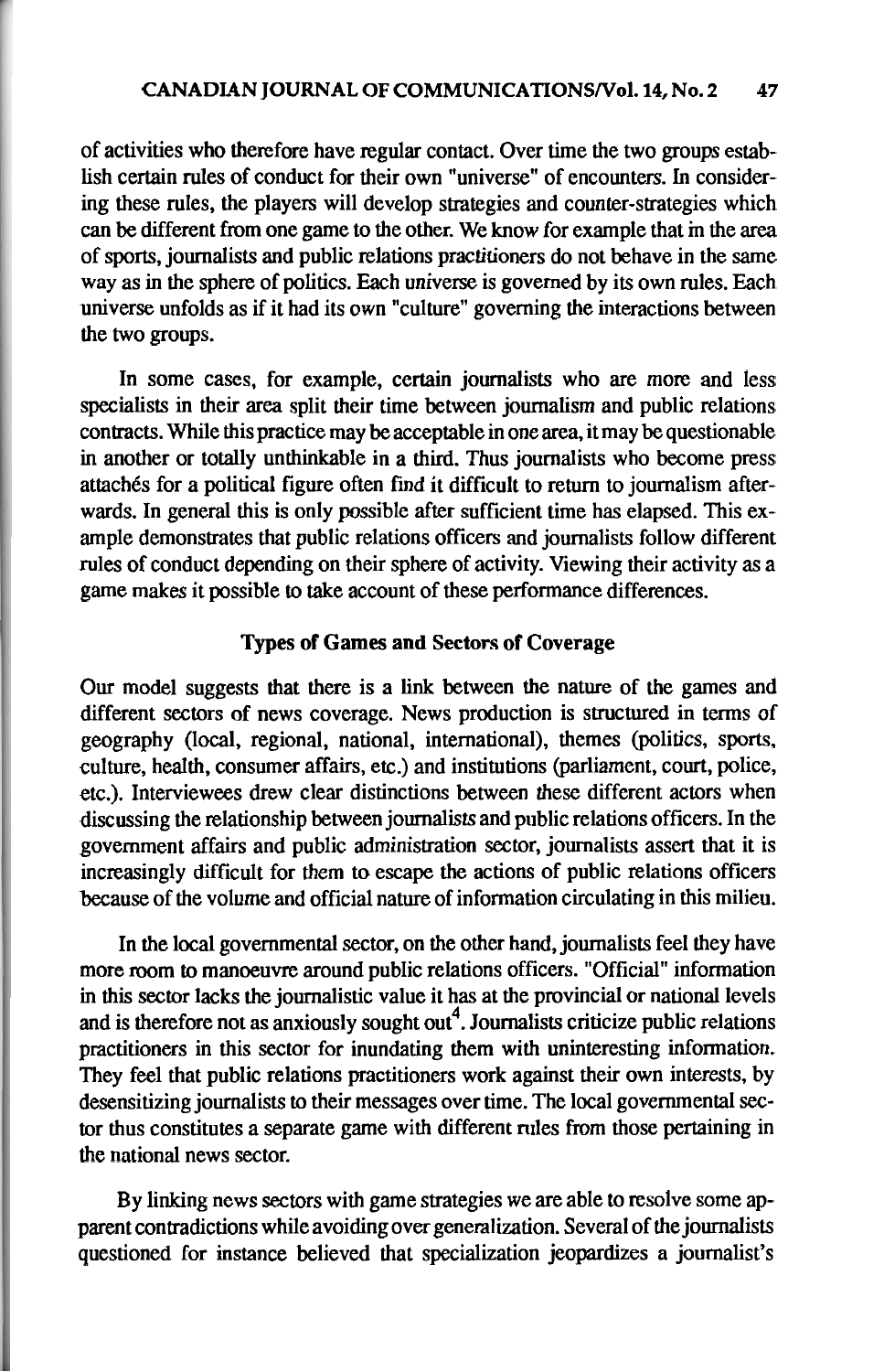autonomy. They argued that the specialist working in the same sector had a tendency to become less critical through sharing the values prevalent in that sector. We were given the example of financial columnists who became socialized into the business ethic, and ended up uncritically promoting business firms and financia1 institutions. Even greater critique was voiced about travel reporters who should be paid by the source rather than by the publisher or broadcaster. This loss of autonomy may explain the public relations officers' preference for specialized reporters. Yet how does this explanation jibe with this group's belief that specialized journalists are more critical of their sources than generalists?

This seeming contradiction may be resoIved by Tunstall's (1971) finding that the journalists working in different sectors have different objectives. He identified three distinct media objectives: predominantly monetary (enlarging the audience or increasing advertising revenue), non-monetary (influence, the prestige of the publisher or broadcaster), or a blend of the two. According to Tunstall foreign correspondents work in a sector with non-monetary objectives. Parliamentary correspondents cover a sector with predominantly non-monetary mixed objectives. Journalists specializing in education or labour relations work in a sector with predominantly monetary mixed objectives. Fashion reporters cover a sector with primarily monetary objectives. Tunstall discovered that a sector's objectives may affect a journalists' autonomy in relation to the medium, the source and colleagues. Because the sectors' objectives affect the nature and quantity of resources available to the negotiating groups objectives also indirectly condition the prevailing rules of the game. We can therefore postulate that one or more specific types of games will be correlated with the different types of objectives.

Tunstall's findings and our data suggest that a journalist's level of criticism is not as much related to whether hekhe is a generalist or not but rather on the sector in which hekhe works and on the goals pertaining in that sector. Specialists in "prestige" sectors like foreign correspondents and parliamentary correspondents will be more critical and more autonomous than those reporters who cover sectors whose objective is to increase the audience (sports or legal coverage, for example). The least critical specialists are those working in sectors whose objective is to increase advertising revenue (fashion, automobiles, real estate, etc.). The contradictory reports about different levels of journalistic critique are thus a result of sectorial game rules which respondents failed to distinguish.

# **Negotiation Strategies**

The choice of strategies depends on the players' objectives, the resources at their disposal and the prevailing rules of the game. That choice also depends on the importance they attach to whether or not their opponents achieve their own objectives.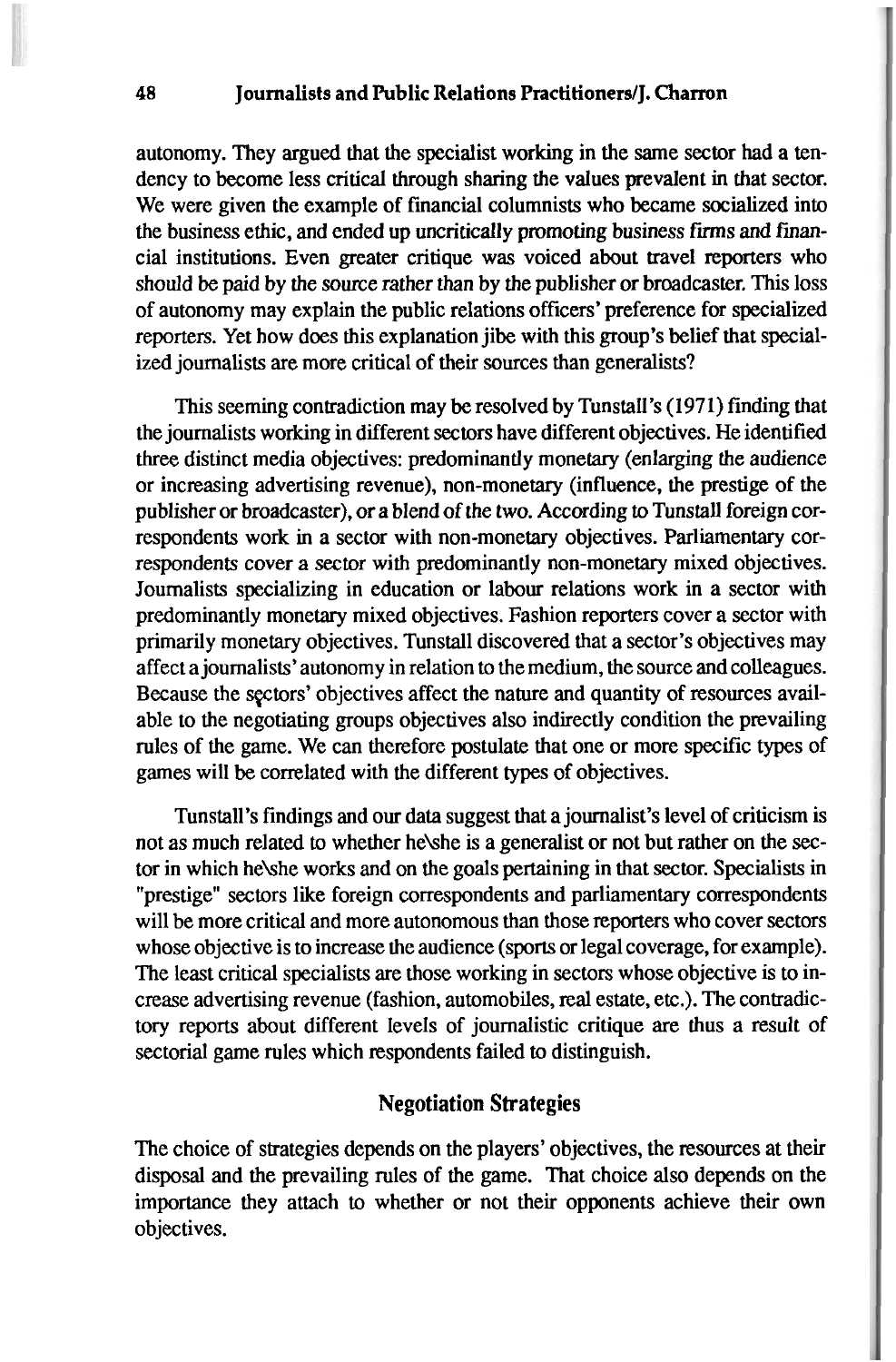According to Lewicki and Litterer (1985). partners in a negotiation situation may adopt one of the following five strategies, depending on the degrees of concern have for their own and their opponent's satisfaction:

- (1) Competition, where A tries to convince or force B to adopt a position satisfactory to A.
- (2) Accommodation, where A, either because the stakes of the negotiation are not important to him or because maintaining good relations is more important to him than the result, is mainly concerned with B's satisfaction; A will have a tendency to yield to B what B demands.
- (3) Compromise, where A and B meet halfway so that there is neither winner nor loser, but where neither A nor B is fully satisfied.
- (4) Collaboration, where A and B join forces to seek a solution that is satisfactory to both.
- (5) Avoidance, where A refuses or avoids negotiation because he thinks he has little to gain from negotiating with B.

If public relations and journalistic choices of strategy vary according to the nature of the game and the respective positions of the players at a given time in the "match", several hypotheses about the most likely game plans between the two groups can be advanced. Because public relations officers control access to information their power is the power to reward. They receive the publicity sought to the extent that they can provide a "reward" (information) adapted to the journalists' needs, that is, a reward likely to satisfy the journalists and to guarantee that they will behave the way the public relations practitioner wants them to. The public relations officers must therefore concern themselves with satisfying journalists' needs. The needs and problems affecting journalists in their daily work are the basic data public relations practitioners use in drawing up strategies. To orient the behaviour of the press, the public relations officers must know journalistic working practices, needs, constraints, resources and perceptions in order to anticipate their reactions and behaviour.The effectiveness of public relations strategies will depend on the extent to which this group is able to forecast the behaviourof their "adversaries". They will therefore utilize all means toreduce their uncertainty about journalistic behaviour.

According to the public relations officers, press campaigns are now based on a selective approach. Both media and journalists are today chosen with specific objectives in mind. In addition messages are fashioned to fit a particular medium, and to respond to the reporter's task (generalist or specialist) and even, personality. Such a selective approach also permits public relations officers to reduce the production of competing messages which limit the profession's influence. The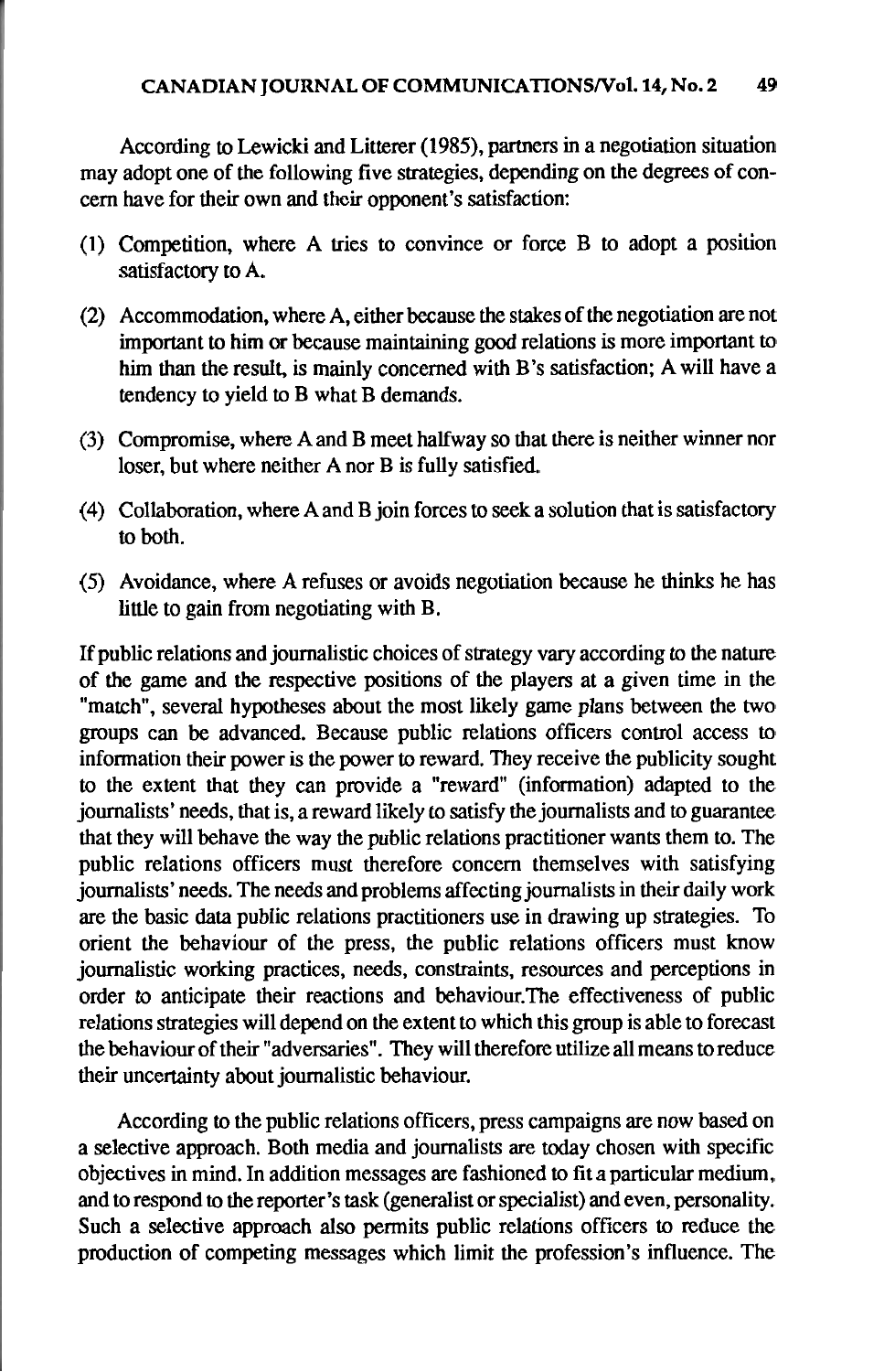selective approach consists of seeing to it that the message is as consonant as possible with what each medium is looking for, or better yet, what each journalist is looking for, thereby increasing the journalistic value of the information he has to offer.

Public relations practitioners acknowledge that journalists have veto power in the game of information exchange because they determine the fate of the message. Public relations practitioners must therefore follow a strategy of seduction and persuasion. They do this by attempting to gain credibility and by posing as journalistic allies. In the negotiating situation this means that public relations personnel will favor Lewicki/Litterer's (1985) strategy of collaboration rather than competition. According to the public relations officers we questioned, the most effective way a practitioner can build up his or her credibility with the press is to play the card of openness and collaboration<sup>5</sup>.

In such a setting furthermore a strategy of accommodation will be more beneficial than avoidance. Accommodation is an investment in maintaining good relations with the journalist; avoidance, on the contrary, would risk jeopardizing that relation. Avoidance is an approach the public relations practitioner may use when alternative means are feasible. Avoidance does, however, give rise to several difficulties. First, other means of communication are generally more costly than media relations. Second, refusal to collaborate with journalists at a given time may heavily damage future relations with the media. Finally, public relations practitioners do not always have a choice. At times of crisis, the media may interpret avoidance as a form of admission and therefore as news.

Collaboration and accommodation, while the best strategies for public relations personnel also entail risk. These include divulging too much information on an issue which might undermine the strength of their case. Furthermore collaboration and accommodation are not always easy to achieve, especially in games where journalists are aggressive or refuse to negotiate. It takes two to collaborate. This is why we can feel that even if the public relations practitioners favour collaboration and accommodation, they should, when faced with journalists'aggressive tactics, respond by seeking compromise, that is, by playing cautiously. Finally, there is a danger that the strategy of collaboration is misunderstood by the journalist as a **me** which is not to be trusted. For such a situation yet another game plan has to be fashioned for enhance credibility of public relations practitioner.

The journalistic players, in contrast follow a very different strategy in negotiations with public relations officers. Some of our respondents rejected collaboration on the ground that it was a sign of weakness. Others believed that relations with public relations practitioners were useful under certain circumstances. Journalists as a whole however did not see any need to follow a strategy of adaptation in their negotiations or to develop an reciprocal knowledge of the work methods,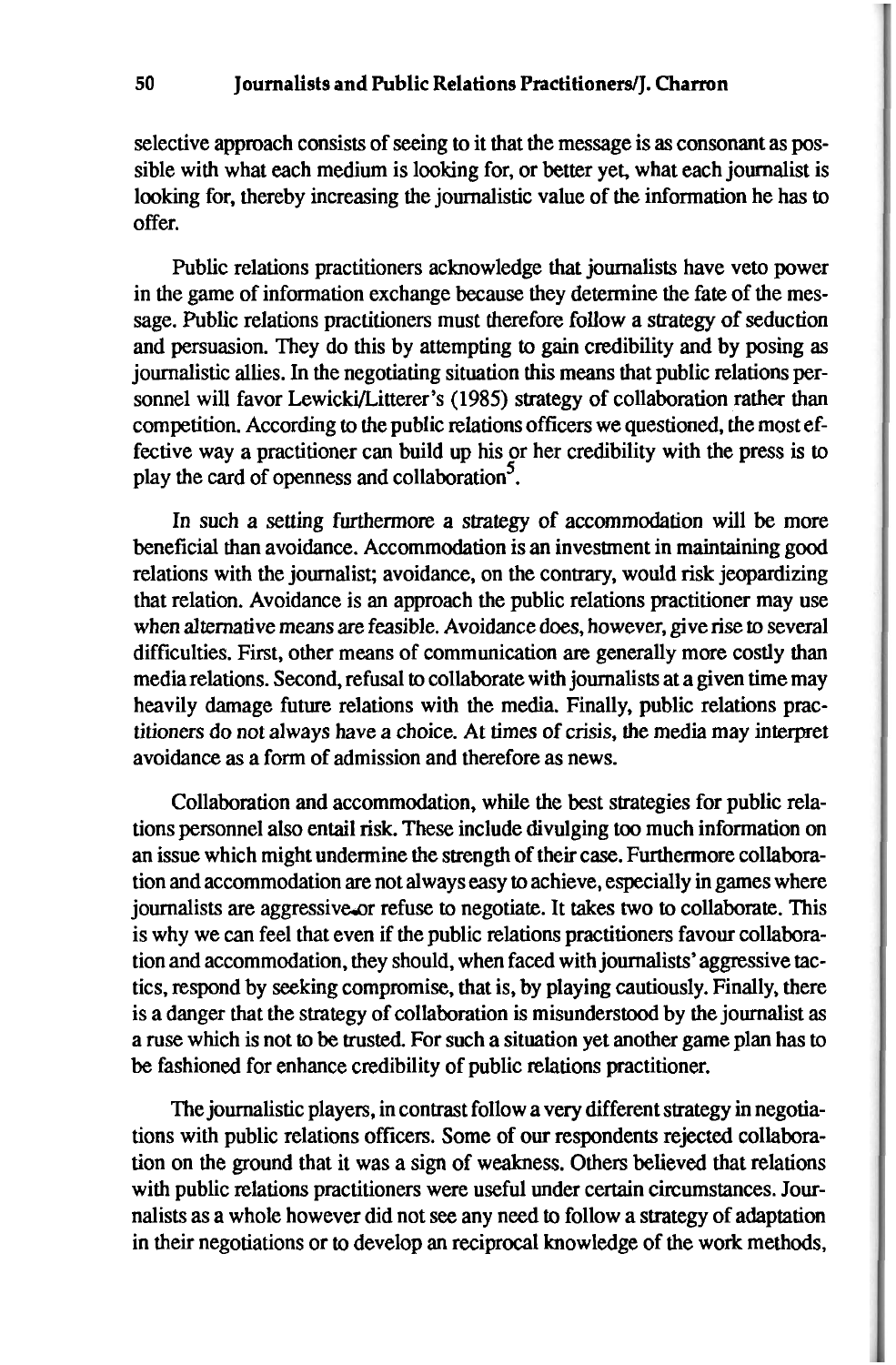constraints and specific needs of public relations officers. It seems sufficient to them to believe that public relations officers **are** constantly seeking publicity and that is reason enough to be on their guard.

The issue of predictability which is crucial to public relations practitioners seems entirely secondary to journalists. The former would like to reduce incertitude through increased institutionalization of relations, which would enable them to better predict the behaviour of journalists, while the latter see little of interest in further predicting the public relations practitioners' behaviour and do not wish such an institutionalization of relations which, from their point of view, wouldonly increase the threat.

In the light of this evidence it is safe to conclude that journalists will not be inclined to want to satisfy public relations officers' needs, and will adopt a competitive approach. And when their interest is not directly at stake, they will adopt a strategy of avoidance rather than accommodation.

In spite of these contrary needs and negotiating strategies among the two groups there **are** limits to the opposition journalists can practice towards public relations practitioners. In sectors where the source monopolizes or almost monopolizes information, for example, public relations personnel can punish recalcitrant journalists by refusing them information and disclosing it to others. Furthermore there are cases where journalists need sources for their own verification purposes. In this case the shoe is on the other foot.

Yet, in spite of these cases the widespread attitude of opposition that a large number of journalists adopt toward them frustrates public relations officers. For this reason they would like the rules of the game to be clearer and the roles better defined in order to increase their effectiveness. Public relations personnel would also like to have their legitimacy acknowledged and to induce journalists to change their attitudes toward their profession. They criticize journalists for failing to understand their working constraints. They claim, for example, that journalists do not understand that public relations practitioners do not always have the information requested at hand.

They also criticize the onesidedness of the ranges between the two groups. Adaptation in practices has primarily initiated by public relations officers and not the converse. Over time, public relations officers have sought to redefine their role and to adopt strategies that take into account the prerogatives and professional autonomy of journalists. Public relations practitioners claim that their methods have been refined, are more respectful of the journalistic function and are based on establishing open and cooperative relations. They **are** disturbed that this adaptation has not been translated into a more open attitude on the part of most journalists.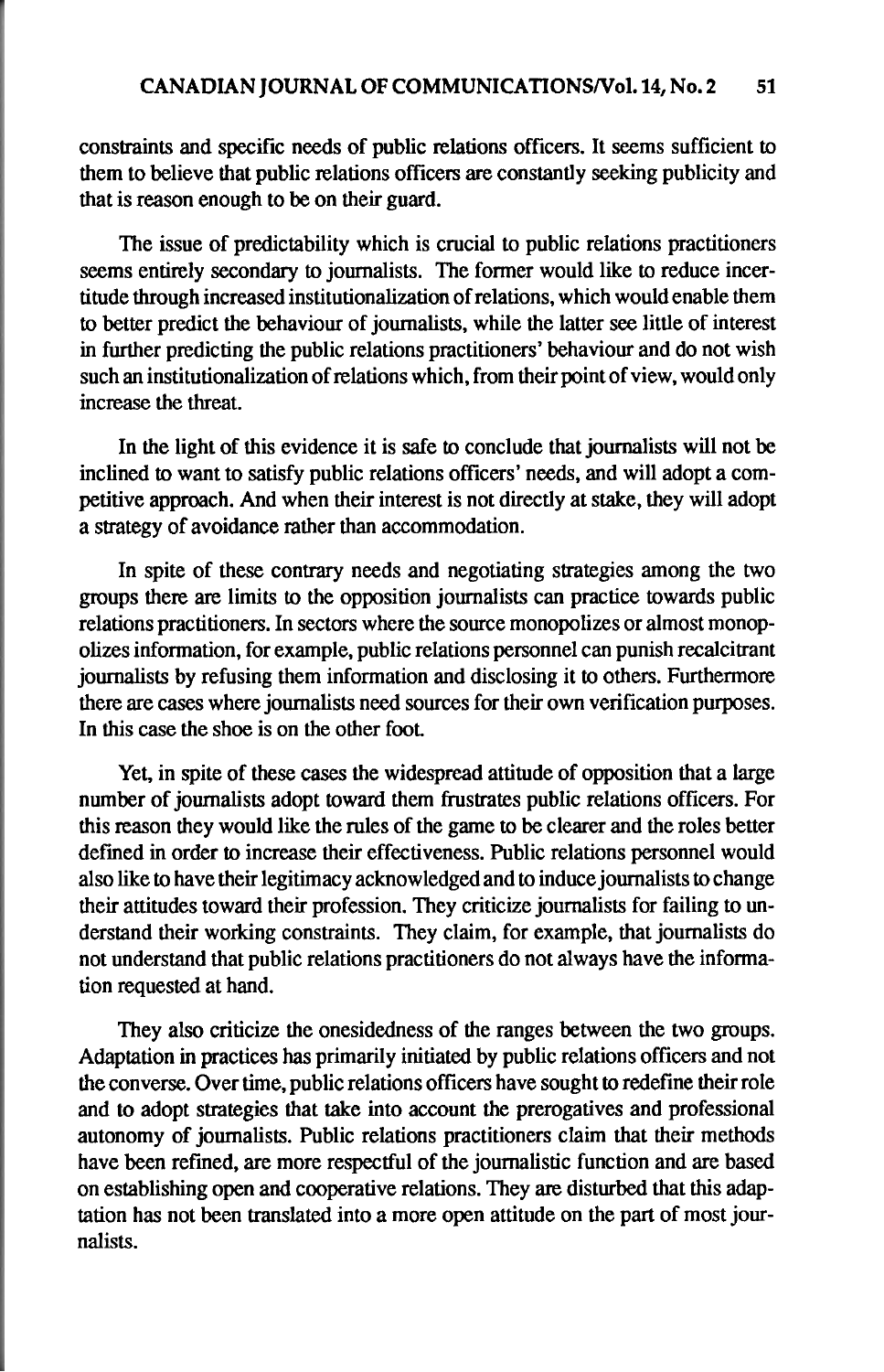#### **Conclusion**

Relations between journalists and public relations officers have been described in this article as relations of exchange involving a dimension of conflict and a dimension of cooperation. Incentives to cooperate follow from the interdependence of the two groups, while the dimension of conflict **arises** from the struggle to control the distribution of the "news" by the two groups of professional "communicators".

The notion of negotiation has been used to synthesize this twofold relation of cooperation and conflict. Negotiation takes place at two levels. At the first, it centres on the exchange of resources. Here the journalist **seeks** information from the public relations practitioner, while the latter seeks publicity from the journalist. The exchange relationship consists of an adjustment between the public relations practitioner's supply of information and the journalist's demand for information, and, conversely, between the journalist's supply of publicity and the public relations practitioner's demand for it.

At a second or higher level however negotiation focuses on the establishment of rules of the game which will govern the actors' behaviour. The processes of negotiation at this level are more complex, subtle and more difficult to analyze. Our general hypothesis is that rules vary from one milieu to another, from one sector of news coverage to another. This is why we have introduced the game analogy. It clarifies the types of rules emerging out of the repeated encounters between the two professional groups in the different news sectors. It also accounts for the fact that each participating group continually tries to change the rules, to create precedents or to impose new rules for their own benefit. The idea of negotiation involves the idea of exchange achieved through compromise. We therefore cannot pose the question of compromise - and, through it, the key question of influence - in general terms without taking specific situations into account. It will be necessary to analyze concrete situations in order to isolate and compare rules and then to explain the behaviour of the actors in these particular game situation.

It is important to emphasize, however, that, our model help us to understand that influence is not a unidirectional phenomenon by which the public relations practitioner "manipulates" the journalist. It clarifies that in negotiation influence flow in both directions between public relations practitioners and journalists. Such a view does not imply that the game of influence is necessarily balanced. It shows instead that neither partner is completely powerless before the other, that there is not a puppeteer (the public relations practitioner) on one side and a puppet (the journalist) on the other. Public relations officers succeed in exerting influence on journalists only to the extent that they yield, to a point, to the journalists'demands. They in turn, as we have seen, must be open to journalistic influence. By complying with the journalists'working requirements, and by striving to meet their needs,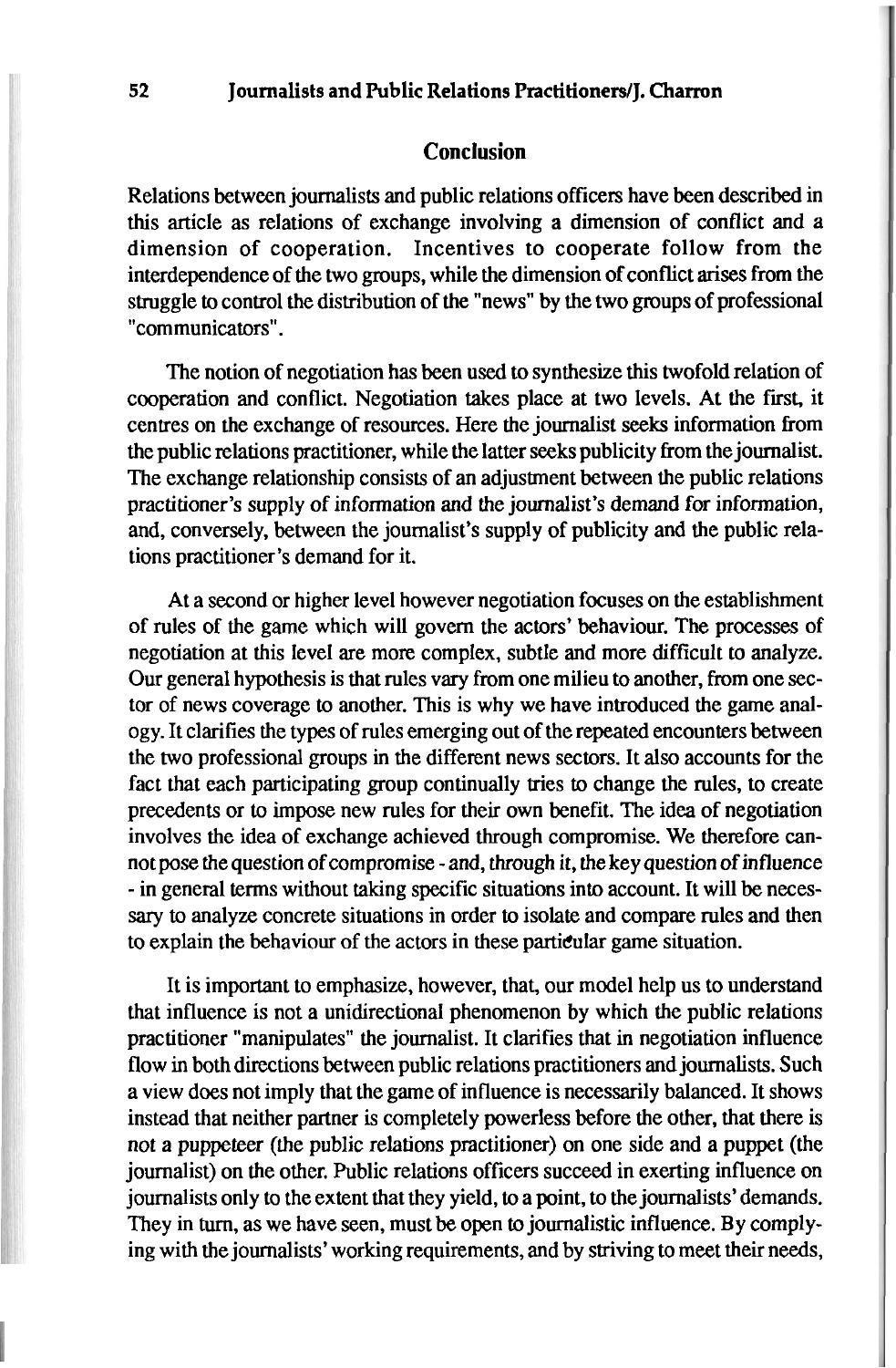public relations practitioners make use of journalistic constraints for their own benefit. It is in this sense that there is exchange and compromise in the relationship. The compromise must satisfy both sets of players at least minimally if the relationship is to endure. Relations between public relations practitioners and journalists are maintained and become institutionalized in a game, because both sides want to continue playing.

## **NOTES**

- See the debate between journalist Rodolphe Morissette and public relations  $1.$ officer Michel Bissonnette in *Le* 30, vol. 7, no. 10 (Dec, 1983). **pp.** 14-18, and the report on a conference organized by the Société canadienne des relations publiques, in  $Le\ 30$ , vol. 8, no.3 (March 1984), pp. 12-13. Also see the works of journalists Jacques Keable (1985) and Jeff and Marie Blyskal (1985). Finally, the most recent conference of the Fédération professionnelle des journalistes du Quebec (FPJQ) held in Quebec City in December 1988, dealt principally with this issue.
- $2.$ There are numerous references to the dimensions of exchange and collaboration which characterize the relations between journalists and information sources in the sociological literature on journalism. See, for example: Sigal, 1973; Tunstall, 1970, 1971; Gans, 1979' Tuchman, 1978; Nimmo, 1964; Gandy, 1982; Grossman and Rourke, 1976.
- $3.$ While being official ensures a certain publicity, it at the same time keeps the source from withdrawing from the spotlight even when desired; journalists will always be on the watch. What is a resource in some circumstances can be a constraint in others. Note how a Minister or corporate executive who would prefer to remain silent is bombarded with questions by hordes of journalists at a time of crisis. If he or she says nothing, the journalists will retaliate by letting it be understood publicly that they who are silent have something to hide.
- The local level, for our subjects, corresponds to Quebec City and Montreal 4. where the interviews were held. It is highly unlikely that journalists working in small cities have much room to manoeuver in relation to official sources, particularly the municipal council and the mayor's office.
- 5. Some public relations practitioners go as far as to define themselves to their employers as press attachés to journalists. But others reply: "Don't overdo it. We're in business, the business of selling ideas to the press. We're here to make things easier for journalists, but we're also here to sell a product. It's a battle to see who's going to get coverage. Things are happening all the time, so we have to use means that aren't always kosher to get a page somewhere in the press. "